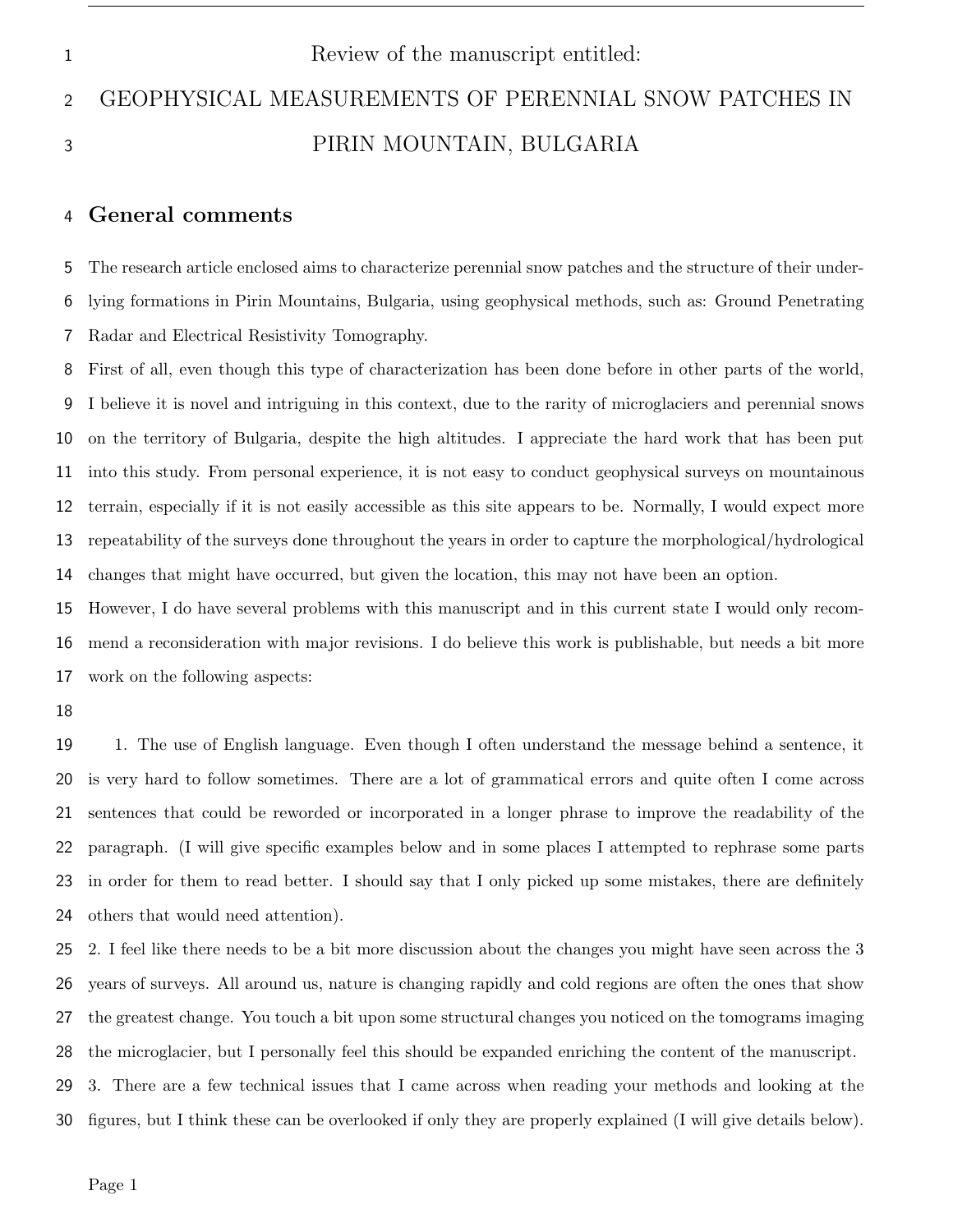I will give a list of specific comments below with line numbers associated. The ones with red headings I considered to be more pressing issues that need resolving. When I use quotation marks I am rephrasing that bit of the text or correcting a mistake.

# Specific comments

## Abstract

- 1. Line 4: rephrase as "in Europe, situated in the...". This is an example of a sentence that could have been merged into a bigger phrase to improve readability.
- 2. Line 5: ERT stands for Electrical Resistivity Tomography
- 3. Line 6: "next three years" implies 2021 as well. Please rephrase.
- 4. Line 11: No issue here, just wanted to underline this is an interesting find. Like I said above, the
- permafrost's changes in time would be interesting to look at. This could be a continuation of this work,
- a basis for an ampler future project.

## 1. Introduction

- Line 22: "The most studied perennial snow"
- Line 25: "size were made"
- Line 25: What systematic measurements ? Be specific please. Also, "were conducted".
- Line 25: "at the end of summer"
- Line 31: There are many types of geophysical measurements, not just the ones listed here. A probe
- reading a soil's temperature can be thought as a geophysical measurement. Are you sure none have been
- carried out before? You could say: "Georgievna et al., (2019) finds that geophysical measurements, such
- as... could be useful for a better site characterization because of their...".
- Line 35: "Permafrost is also a good..."
- Line 45: Double parenthesis after Onaca et al.
- Line 52: " with the GPR technique used for imaging of..."
- Line 58: ERT is not an acronym for electrical resistivity. ER would be, if you want to use one.
- Line 63: I am not sure if you need the EM abbreviation if you don't use it afterwards.
- Line 79: ERT is not just in 2D, can be in 1,2,3 D and even timelapse 3D classed as 4D in some cases.
- Please rephrase.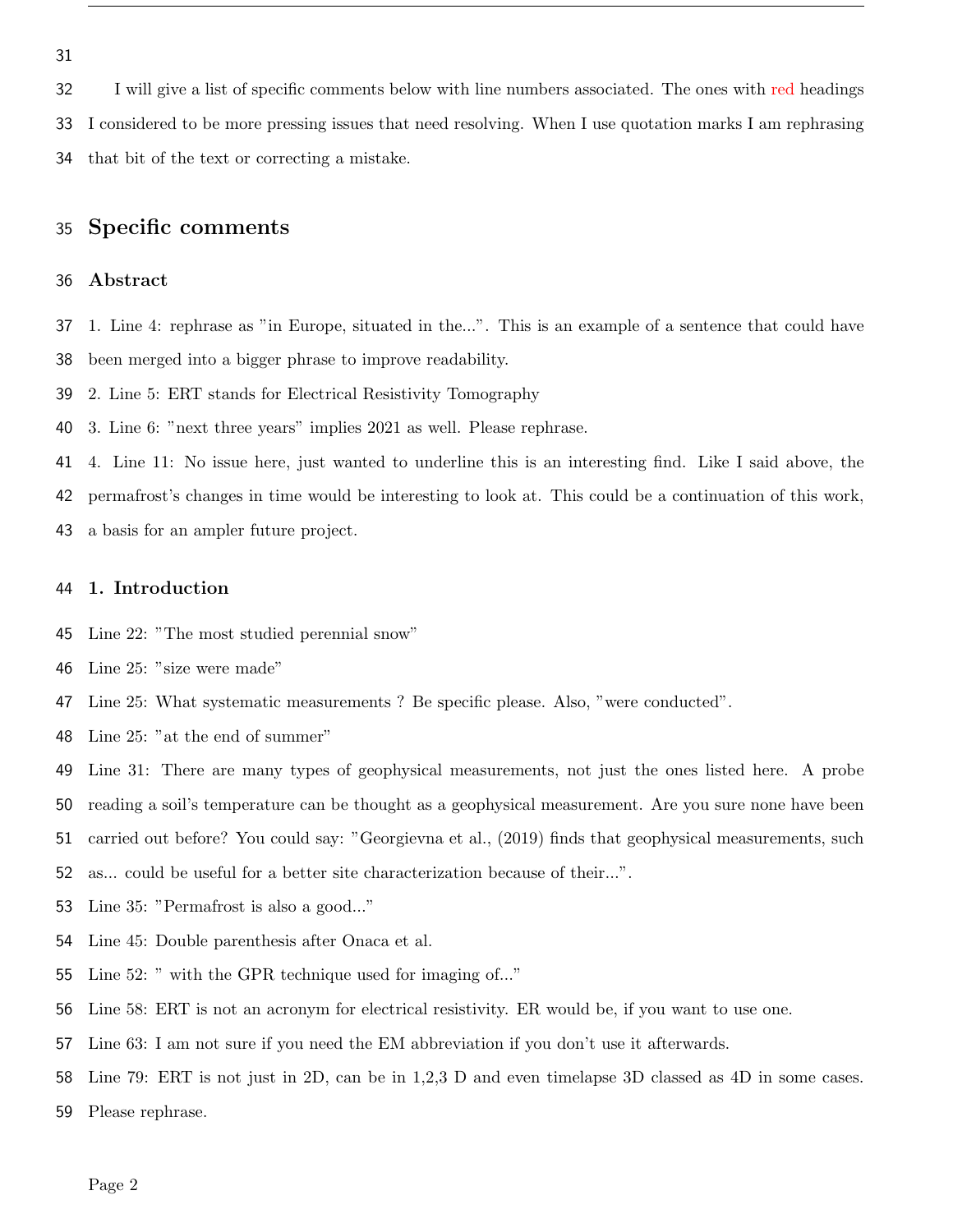Line 81: Do not forget salinity!

 Line 93: The last sentence is a repetition, please rephrase or remove. In addition, the last paragraph is a bit too short, normally is meant to be setting the scene to what you are about to read in the paper. Please expand. For example you have not even mentioned which geophysical methods you have used, even though you are hinting that GPR and ERT are your methods of choice.

### 2. Methods

 Line 97: You can just say ERT from now on. It was previously defined in the abstract and introduction and I suspect you will be asked for a list of abbreviations too.

 Line 98: I do not thing this intro paragraph is needed, at least not in this form. Everything you say here you repeat later on.

#### 2.1

Line 113: "as can be observed in Fig.2"

 Line 116: "in the same place over the microglacier's bed where the GPR profiles were made the previous year"

Figure 2 caption: "over the years".

Figure 2 caption: 2nd sentence should not be in a caption.

Figure 2: By looking at the dates when the photos were taken, can you discuss a bit if the weather at the

specific time of year had an impact on your measurements? In 2017 and 2018 you went there in August,

whereas in 2019 and 2020 you went in October.

# 2.2

- Line 133: "Locations are presented in..."
- Line 133: "Profile coordinates..."
- Line 134: 1-2 m seems like a rather big error to me. Can you justify that this is acceptable?
- Line 135: The "relief's horizontals" ?
- Line 139: I really don't get why they have no topography, doesn't it skew the results? surely the topography is not that similar across all radargrams.
- Line 141: Even though I sympathise with the effort needed to perform this kind of survey, unless you
- describe how this has impacted your results, this last sentence is unnecessary.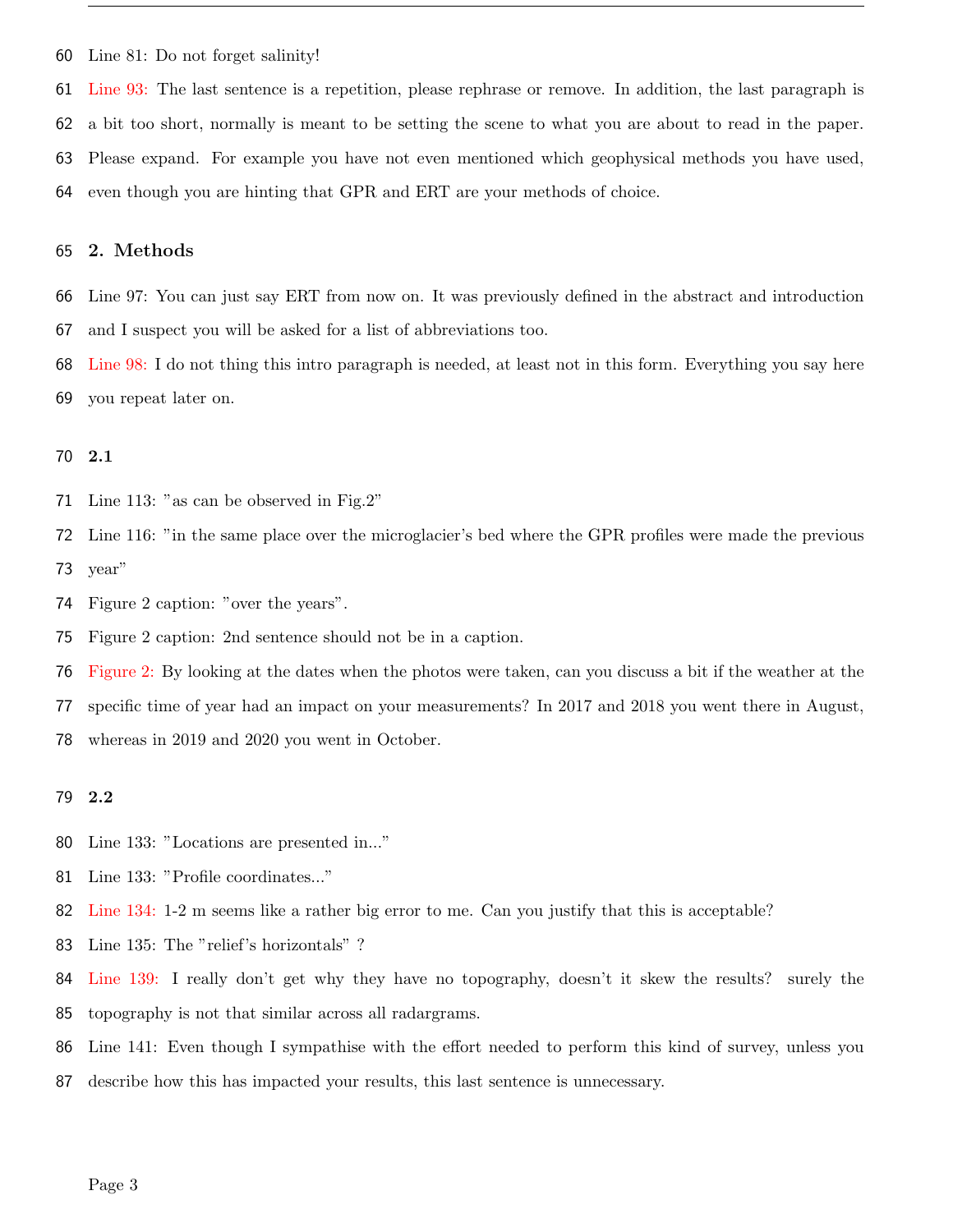2.3

- Line 144: "Based on other surveys..."
- Line 146: "when observing permafrost"
- Line 147: I know what you mean here, but this sentence needs to be rewritten. Please refer to the

literature.

- Figure 3: It is not clear to me when did you make the measurements? Same day as the photos?
- Line 151: "Four-electrode"?
- Line 152: What were the conditions?
- Line 152: "conditions in the field"
- Line 154: "over the moraine ridge"

Line 156: I feel like the information about the length of the profile should have come earlier in the section.

- Line 158: "on an area without any ice and snow cover"
- Line 161-163: Last sentence sounds bad in English. I know what you are trying to say though. Please
- refer to the literature and phrase this a bit better. For example: " In order to obtain a model of electrical
- resistivity an inversion algorithm was used in which a starting resistivity model is iteratively adjusted in
- order to achieve the best fit with the measured apparent resistivity values..... "

#### 3. Results and discussion

3.1

- Line 165: The title of this section is a bit misleading, ERT is also a type of geophysical investigation and
- is not presented here. I suggest renaming this section to refer strictly to GPR.
- Line 167: "We acquired nine radargrams..."
- Line 168: What other 2 profiles?
- Line 170: "In Fig. 4"
- Line 171: Same as before, saying it was "difficult" is redundant if it has not impacted the data in any
- way? Please expand.
- Line 174: "The are covered by profiles..."
- Line 175: "by snow during the previous year"
- Line 180: "was used"
- Line 187: A suggestion. Rather than listing them in the text, you can put the velocities in the stratigraphy
- table. By the way, I like your idea of having a summary table.
- Line 189: " They have no scientific meaning and are the result of technical difficulties..."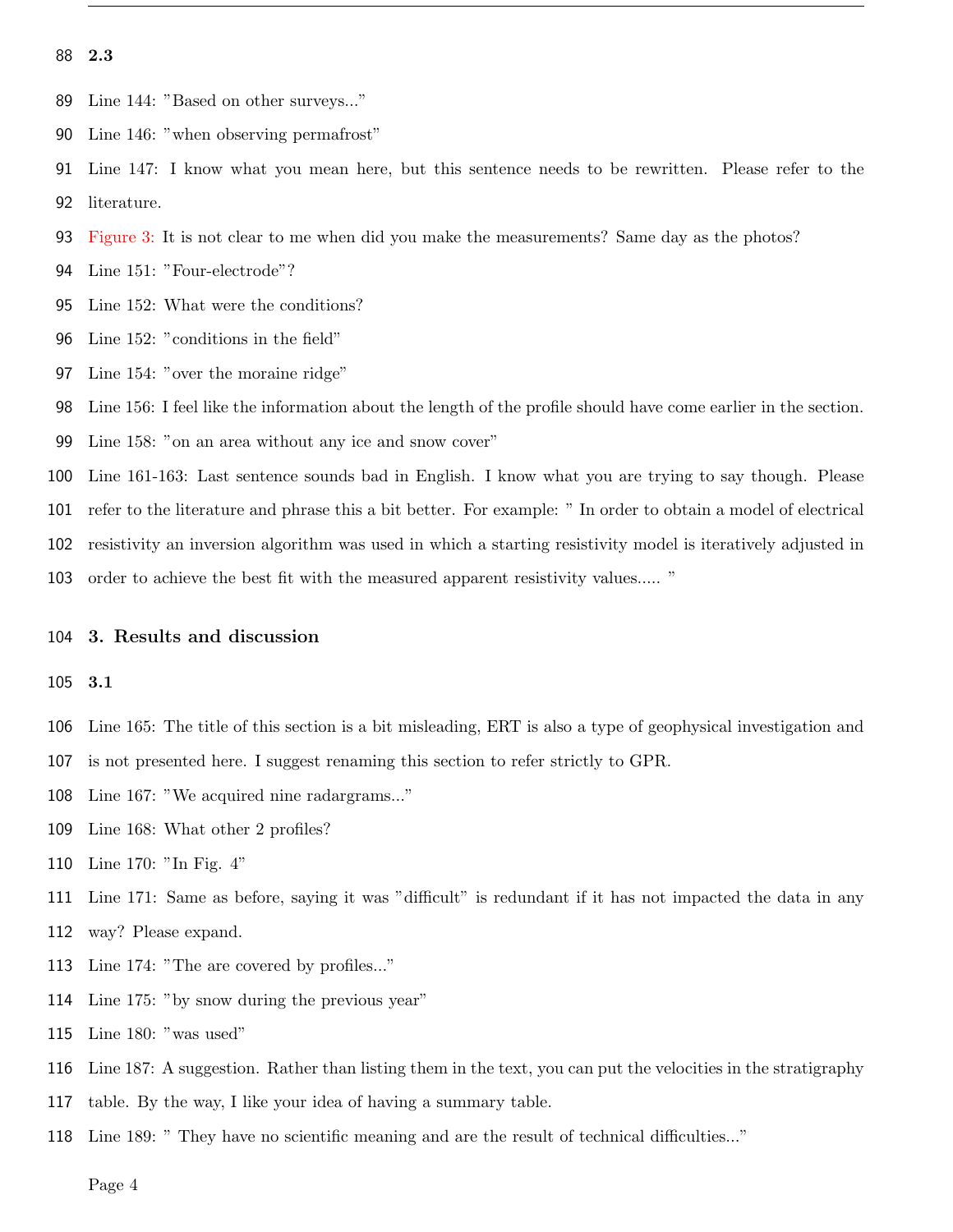- Line 191: This sentence is a bit redundant. If I see the figure I know it contains those profiles, you can
- use this section to present the results and discuss them.
- Line 192: "In order to capture the discontinuities"
- Line 192: "between the start and end"
- Line 193: Shouldn't this change in elevation be taken into consideration?
- Line 193: "In both radargrams"

## 3.2

- Line 215: Again, this title sounds misleading too. Isn't what you presented in the previous section also
- about the subsurface structure? Needs renaming.
- Line 217: "Located in the lower part of the investigated area"
- Line 217: "these horizontal profiles..."
- Line 219: In reference to the topography data: 1. You should mention this in the methods section and 2.
- Why can't you do this for all GPR sections? please explain.
- Line 223: "the apparent resistivity values"
- Line 224: how do you know those rock sizes?
- Line 226: In reference to your claim that you are detecting marble. I don't think that is a valid assumption
- unless is supported with further evidence, that resistivity range can cover many types of material.
- Line 230: These variation in size are very interesting, tied to the hydrodology of the area. It deserves a
- closer look.
- Line 238: Try to discuss and expand this, it looks as if some melting occurred.
- Line 245: Quite a redundant sentence again.
- Line 250: You have said this before. The interesting bit here is that they match. Please discuss how well
- they match.
- Line 253: Delete "right on the figure"
- Line 254: "ERT data reaches a smaller depth"
- Line 255: "with the area identified as a frozen zone on the GPR profiles"
- Line 259: Delete "even in the sunniest days of summer". I don't know if that was the sunniest day that
- summer...please avoid vague sentences like this.
- Line 263: "Snow patches were not observed"
- Line 264-266: I am not sure how these 2 sentences are relevant if you can't show any data or reference any study.